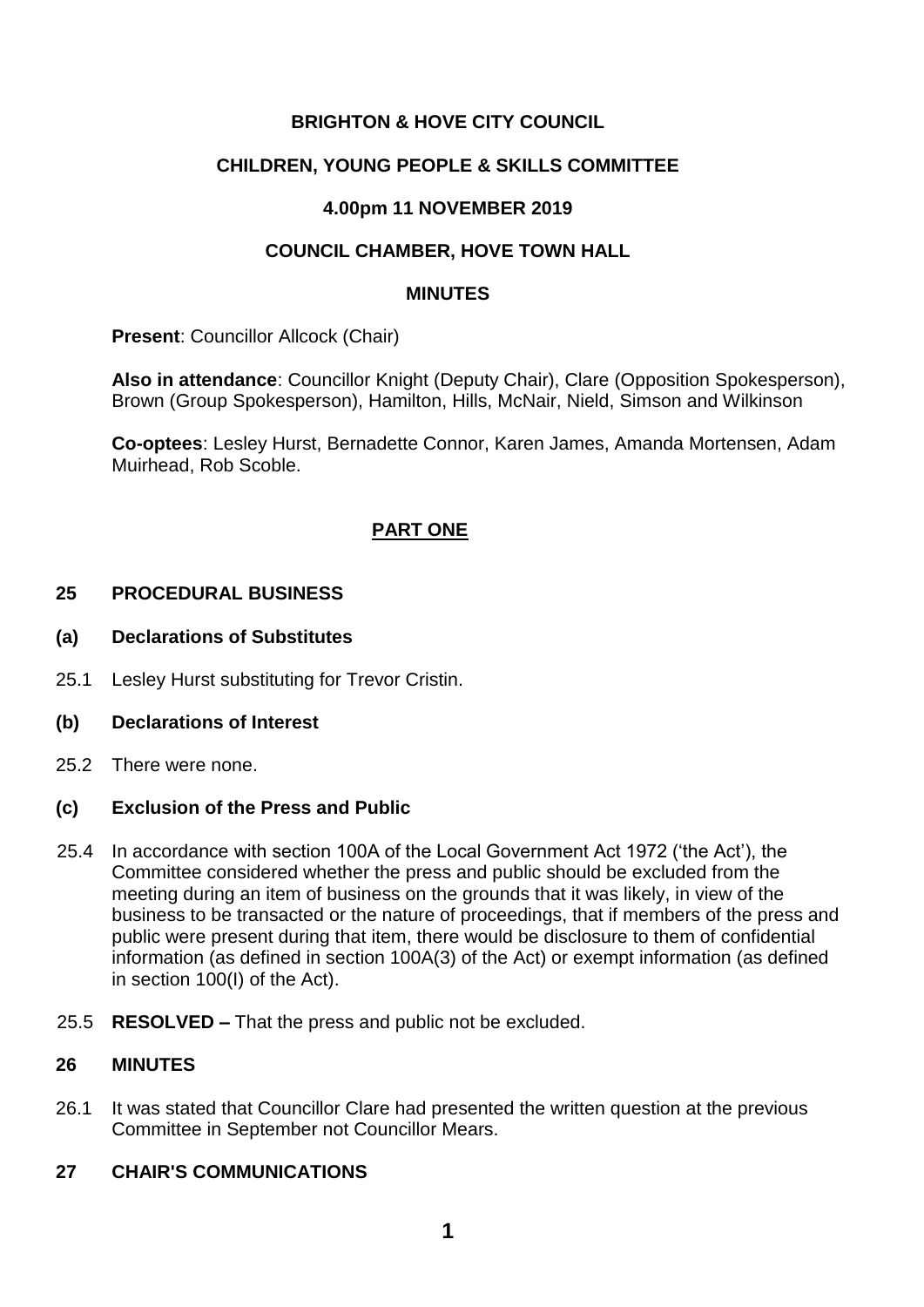#### 27.1 The Chair gave the following communications:

I'd like to inform those present that this meeting will be webcast live and will be capable of repeated viewing. Can I remind everyone that the use of Mobile Communication Devices in the chamber is allowed as long as they remain in silent mode. I am also aware that anyone present is able to film, photograph or take sound recordings of today's meeting provided it is done in a way that does not interfere with the proceedings and that flash photography is not used.

I would like to start by mentioning home to school transport which continues to be a priority issue for us all. Cllr. Clare suggested to me that it would be useful to bring an update on Home to School Transport to this committee. This was a helpful suggestion and I was keen that the report was as up to

date and informative for members as possible covering a range of relevant factors. As Chair I have agreed to accept this as a late report titled: 'Progress with Home to School Transport', which can be found on page 7 of the addendum.

I intend to take this late report (which was circulated on Friday) along with all other items regarding Home to School Transport together just after the call over. I would like to thank all stakeholders for their ongoing contributions to this work. We'll cover this in much more detail when we come to the item.

I am also aware that following the announcement of the General Election and guidance issued to councillors by the Monitoring Officer in regard to matters that should not be considered during the election period, Councillors Nield and Hills have agreed to the withdrawal of their items listed on the agenda. These being:

Item 31(b)(ii) Councillor Nield's letter relating to Government Funding for Schools and Item 31(c)(i) Councillor Hills' Notice of Motion relating to 'Sixth Form College Strikes'

As colleagues may have heard, Pinaki Ghoshal has been appointed as the council's interim Executive Director for Housing, Neighbourhoods & Communities. He started in the role this week, but we are pleased that he is here today. He is expected to be within Housing, Neighbourhoods & Communities until Spring 2020 when he will return to Families, Children & Learning. I am pleased to confirm that Deb Austin has been appointed as the interim Executive Director for Families, Children & Learning and we all look forward to working with her in that role. Welcome to Deb.

I'd also like to welcome Rhian Hughes to the city as our new Head of Statutory SEN Services here at the Council.

## **Good news from Stonewall**

In July, evidence was submitted to Stonewall's Children and Young People's Champion Award. A range of evidence of work done to prevent homophobic, biphobic and transphobic bullying and to promote lesbian, gay, bisexual and trans inclusion was required from teams within Families, Children and Learning. We also submitted information from schools about training, working groups, strategic leadership which included support from Members.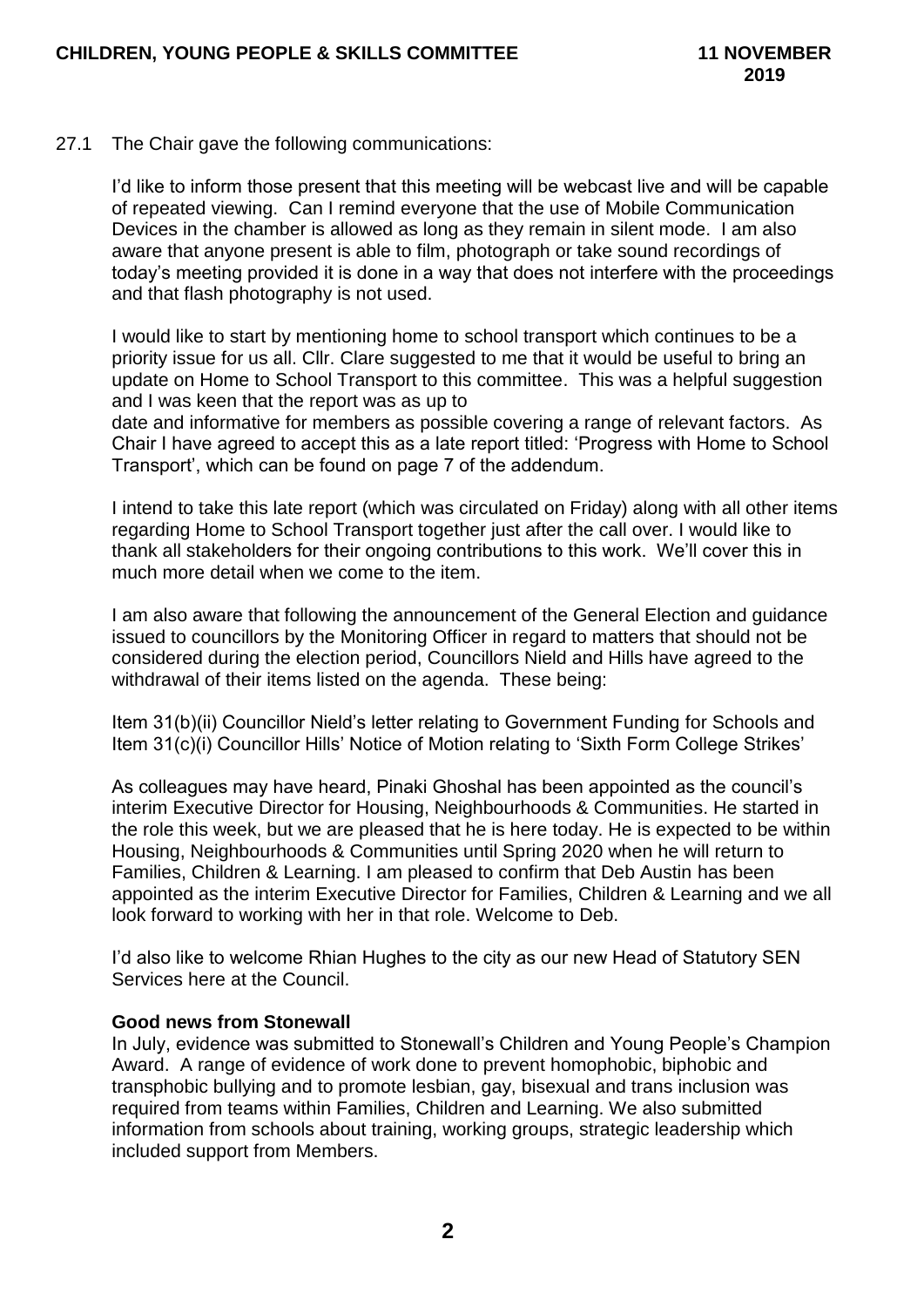We heard last week that Brighton & Hove City Council scored very highly, with 126 out of a maximum of 130 marks and we've been awarded the Gold Children and Young People's Champion Award. This is a testament to the hard work of staff in schools and the local authority and it is important to celebrate this. This also could not have been achieved without our close partnership working with Allsorts Youth Project who provide a range of support including training, LGBT Peer educator sessions in school and the support for parents and carers of LGBT young people. We would like to record our thanks to everyone at Allsorts.

We know there is more work to do to improve our approaches across all areas of equality practice within the council. The Children, Young People & Skills Committee will continue to advocate for this work which supports the wellbeing and achievement of the children and young people of Brighton & Hove.

27.1 **AGREED** – that special thanks to Allsorts Group be recorded.

# **28 CALL OVER**

- 28.1 The following items were reserved for discussion:
	- 32. School Ofsted Presentation
	- 33. SACRE Annual Report
	- 34. School Admissions Arrangements 2021/22
	- 35. Update on July 2018 Ofsted ILACS Action Plan
	- 36. Moulsecoomb Primary School Update
	- 37. Reorganisation of Special Education in City-Progress Report
	- 37a. Home to School Transport Progress on the Independents Review

## **29 PUBLIC INVOLVEMENT**

#### **(a) Petitions**

29.1 The Chair noted there were NO petitions to be submitted.

## **(b) Written Questions**

29.2 The Chair noted that NO written questions had been submitted by members of the public.

## **(c) Deputations**

29.3 The Chair noted that NO deputations had been submitted by members of the public.

## **30 ITEMS REFERRED FROM COUNCIL**

## **(A) Deputation**

**(i) Home to School Transport for Students with Special Educational Needs & Disabilities (SEND)**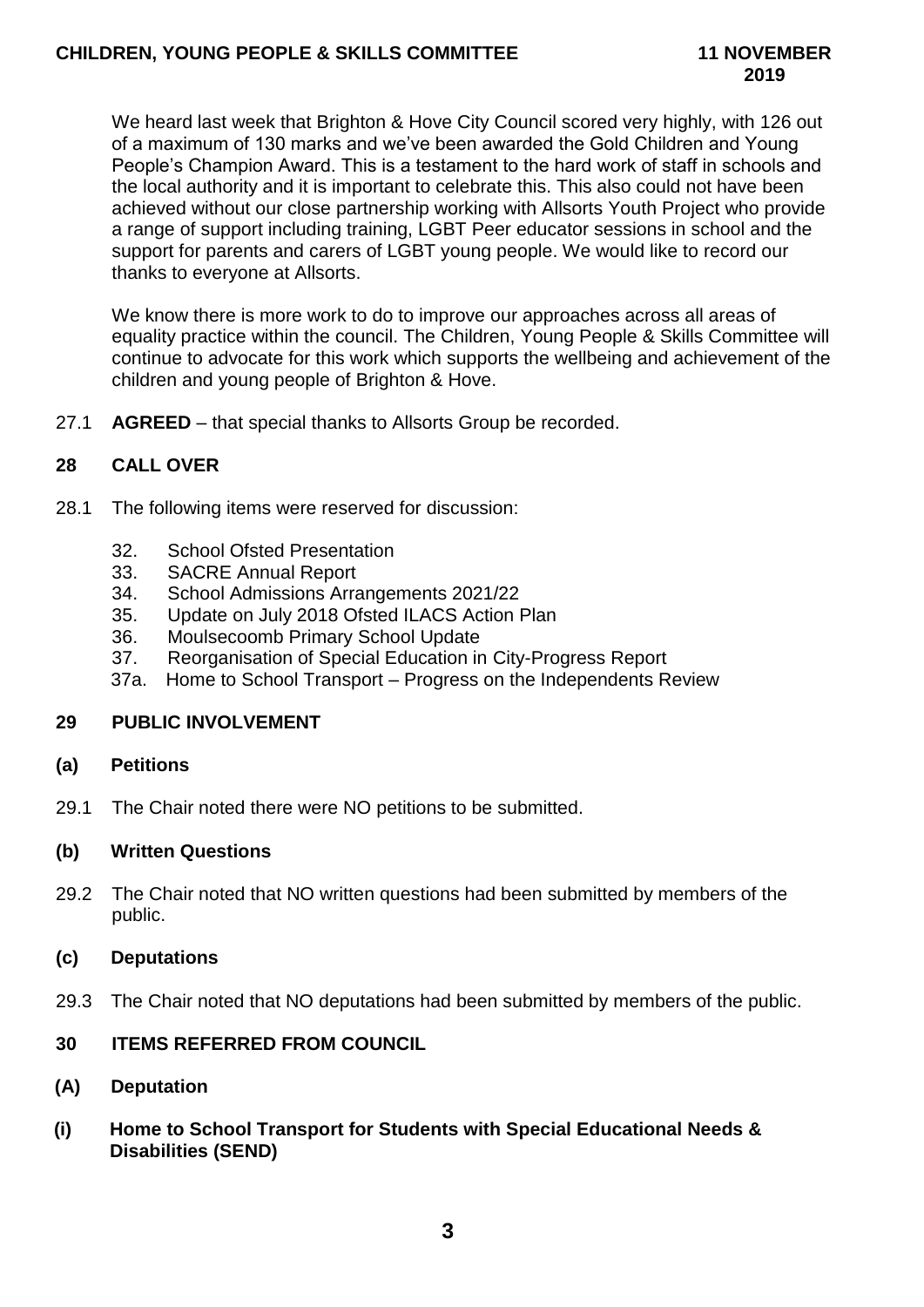30.1 The Chair provided the following response:

"Once again, I thank Pippa for her passionate and heartfelt deputation. You made a significant impact at Full Council and gave all councillors an understanding of the effect changes in Home to School Transport has had upon families with children and young people with Special Educational Needs.

I gave a full response at the council meeting; both the read deputation and my response are available on the webcast and have been well reported in local media.

You will hopefully see that a request for a Cross-Party Member Policy Panel has been requested in the motion that was also considered at the council meeting and is included in the extract from the minutes of the meeting and referred to in the late report we will discuss shortly.

In this regard I would like to move that the committee notes the deputation. Does the Committee agree?"

30.2 **RESOLVED** – that the committee note the deputation.

#### **(B) Notice of Motion**

#### **(i) Home to School Transport – Policy Panel**

30.3 The Chair provided the following response:

"As referred to earlier, the motion regarding the establishment of a Member Policy Panel was agreed at Full Council. In view of the unanimous support for the motion I suggest that the Committee agree to the request to establish a Cross-Party Member Panel.

I note the appointment process for the panel is covered in the late report and appendices, which we'll move on to shortly."

- 30.4 **RESOLVED**  that the Committee establish a Cross-Party Panel.
- **(C) Petition**

## **(i) Give Kids the Right to Walk Safely to School in Brighton and Hove**

30.5 The Chair gave the following response:

"Reflecting my reply at Full Council, I thank you for your petition Cllr Nield and I would like to congratulate you on this campaign. My previous response summarised the large range of initiatives that are underway on this however, I also noted that we always welcome new ideas and are keen to listen to the views view of parents/carers, children and young people and Schools."

30.6 **RESOLVED** – that the Committee agree to note the petition.

#### **31 MEMBER INVOLVEMENT**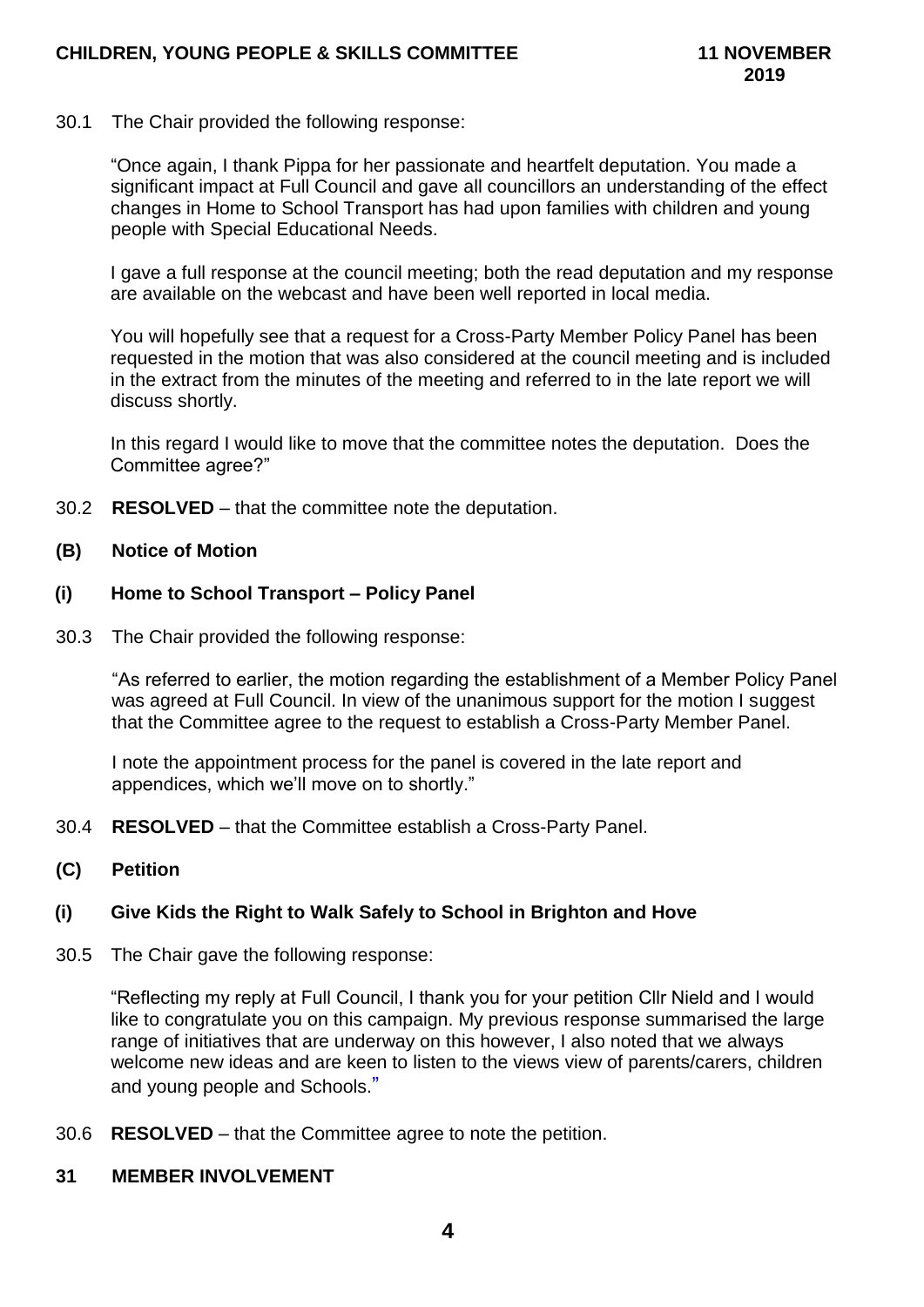#### **(A) Written Questions**

#### **(i) Reducing School Exclusions in Brighton & Hove**

31.1 Councillor Hills put the following question:

*"The former Chair of this Committee, Councillor Nick Childs, said in the press earlier this year that reducing school exclusions in the City is a priority to the Council. Could the administration outline what steps are being taken in order to achieve this?"*

31.2 The Chair gave the following response:

"*The latest comparative data on permanent exclusions shows that Brighton and Hove remains in the top performing 20% of authorities for low levels of permanent exclusions from school.*

*Permanent exclusions in the city continue to be amongst the lowest in the country.* 

*In the 2018/19 academic year there were 8 permanent exclusions in the city; this was less than the 10 in the previous 2017/18 academic year.*

*This is considerably lower than the national, South East and Statistical neighbour average.* 

*We have had no permanent exclusions from primary schools since the 2016/17 academic year, when there was 1 primary exclusion.*

*The total number of fixed term exclusions in primary and secondary schools in Brighton & Hove for the 2018/19 academic year is below the levels of 2017/18.* 

*For secondary schools this reduction in exclusions would put us as a local authority below the 2017/18 national average rate of 10.1% (which is the latest available data).* 

*Fixed term exclusions in secondary schools have reduced over the last three years against a rising national trend, with the reduction occurring in a majority of schools across the city.*

*Fixed term exclusions in primary schools continue to be lower than the national average and to fall against the national rising trend in exclusion.*

*The Access to Education manager supports the Behaviour and Attendance Partnership (BAP) in both primary and secondary schools. The BAP challenges fixed term exclusion through the sharing of data and challenges all schools to explore alternatives to exclusion. This meets fortnightly for secondary and every three weeks for primary schools.* 

*Data is shared about fixed term exclusion on a termly basis; challenge is made on exclusion due to various characteristics including SEND and BAME. This also includes visits to schools by the Brighton & Hove Inclusion Support Service staff (BHISS).*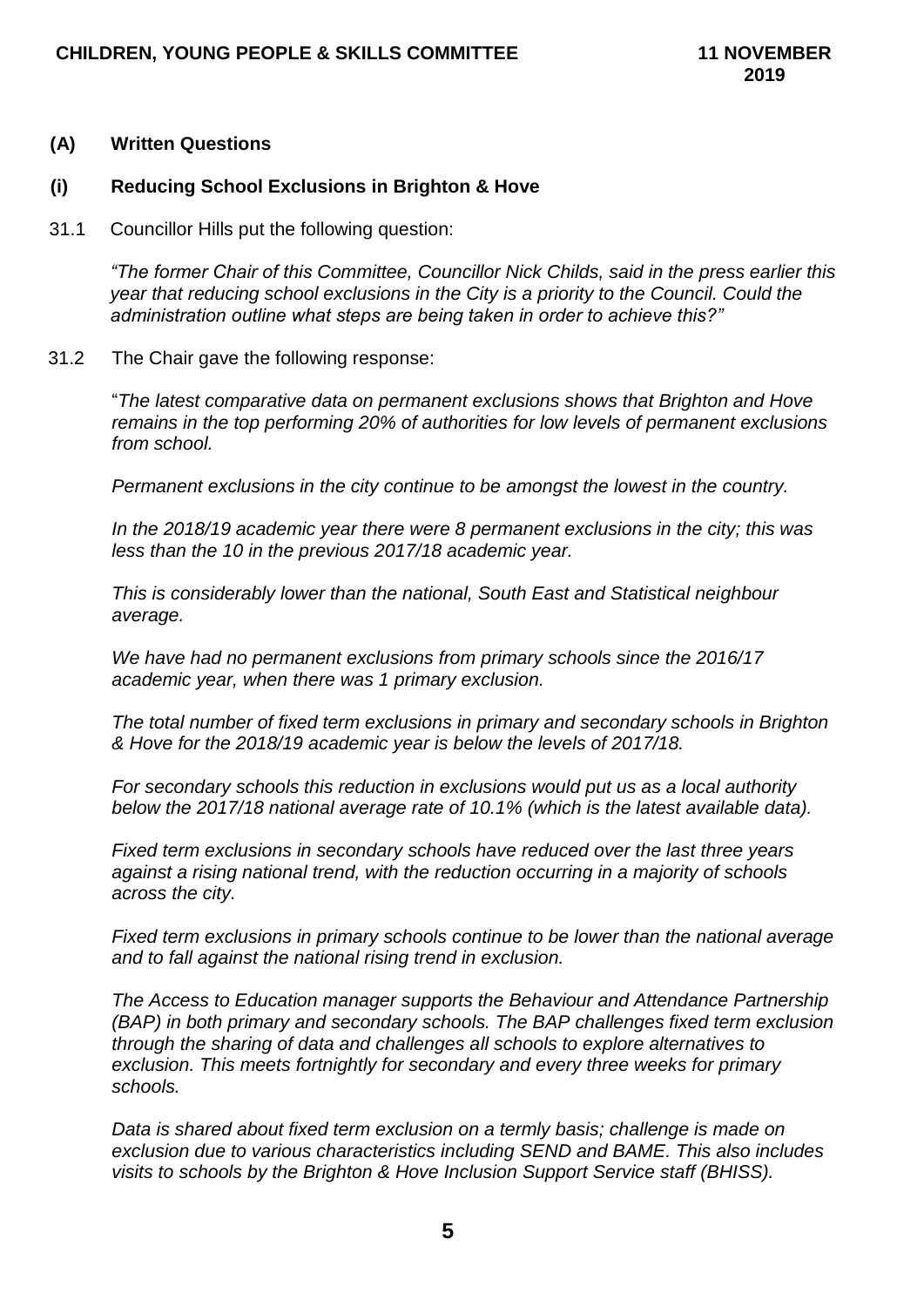*There is a clear agreed protocol for all schools to consider a range of options prior to permanent exclusion. Staff in Brighton & Hove Inclusion Support Service work directly with schools to promote inclusion and challenge the use of exclusion.*

*Letters are sent to all Heads each year to ensure they are aware of their individual exclusion rates in relation to other schools in the city and to the national rate. The challenge for them is to make improvements for the following academic year.*

*Fixed and Permanent exclusion rates are included in the KPIs for both Access to Education and BHISS and are scrutinised on a quarterly basis by the Performance Board.*

*Joint planning continues with BHISS, public health, SEN and Front Door for Families on a citywide inclusion initiative."*

#### **(ii) Holiday Hunger**

31.3 Councillor Nield put the following question:

*"What steps are the Council taking to reduce holiday hunger?"*

31.4 The Chair provided the following response:

*"For a number of years the school meals service has supported CHOMP holiday club with the provision of food and labour (at no cost to attendees). This has been held at both West Blatchington & Benfield schools during the school holiday period ensuring access for families to activities and a nutritious lunch during the school break. The school meals team worked with CHOMP & schools to facilitate/support expanding the holiday offer to families in the west of the city, in "non religious" premises. Schools in the west of the city promote availability and awareness of the schemes to their families and all are welcome* 

*CHOMP also run clubs at Moulsecoomb, Whitehawk and One Church Gloucester Place"*

- 31.5 Councillor Nield enquired if BHCC would consider opening more venues for CHOMP or similar programs over this period.
- 31.6 The Chair confirmed a written response would be provided.

## **(iii) Anti-Bullying Week**

31.7 Councillor Clare put the following question:

*"This meeting takes place on the first day of anti-bullying week. What support does the Council put in place for young people to reduce bullying?"*

31.8 The Chair gave the following response: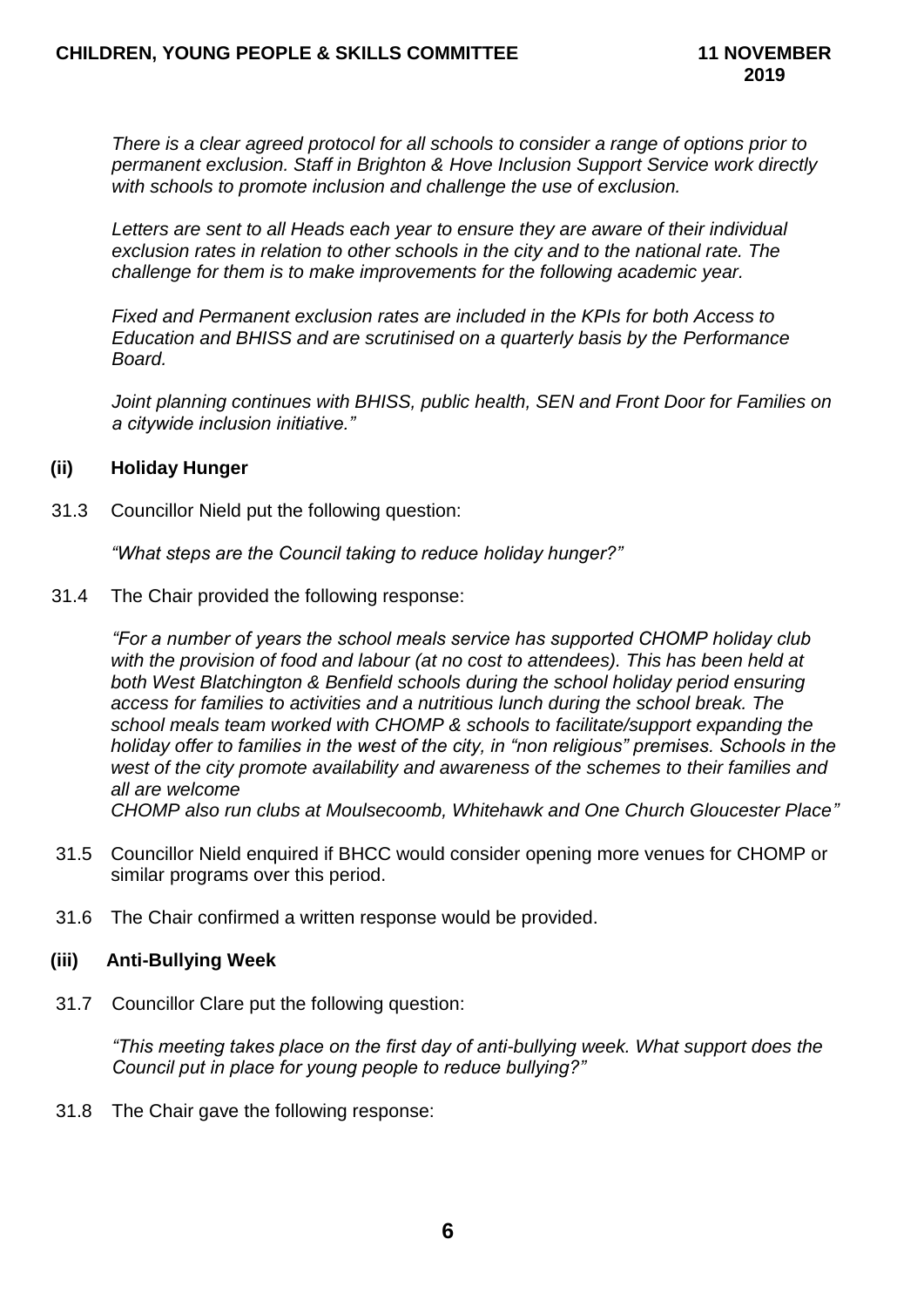*"The Equality and Anti-Bullying Service (as part of the Standards and Achievement Team) provides the following to schools who buy into the service core offer (£250 per year):*

- *Guidance (for example on recording and reporting bullying and prejudice)*
- *Resources (including materials for anti-bullying week)*
- *Termly central training*
- *Telephone and email support*
- *Regular newsletters and updates*

*Most schools in Brighton & Hove buy into the core offer. In addition, the service can provide training and consultancy to support schools who request as part of a buy back service.All maintained schools, Academies and Free Schools in Brighton & Hove have access to:*

- *The Community Safety Team who can provide case working support to those who have experienced bullying or prejudice*
- *Regular bulletins which provide updates and signpost to national materials and guidance*
- *The PSHE Service which supports schools to develop a PSHE curriculum which prevents bullying and prejudice."*
- 31.9 Councillor Clare referred to the theme being "it starts with us" and enquired if Councillors had a commitment to anti-bullying.
- 31.10 The Chair stated the positivity in Councillors maintaining a professional and respectful ethic. It was further noted that there were standards for of behaviour expected in public life and that this was true for social media as well.

# **(iv) Accountability For Long Term Staff and Pay Shortfall**

31.11 Councillor McNair put the following question:

*"Should schools be held accountable for the long-term staff pay shortfall when a) it is not a mistake of schools b) at least one other council has decided to make up the shortfall c) it will push many schools into deficit possibly leading to "restructuring" d) it*  leads to staff feeling pressured into not accepting their deserved pay increase knowing *schools will struggle, e) special schools with the highest number of support staff may be asked to repay the most, and f) pupils will suffer?"*

## 31.12 The Chair gave the following response:

*"Thank you for question regarding the payment of backdated pay for Term Time Only staff due to a change at a national level in case law and new national guidance on pay and conditions that has affected the way in which their pay is calculated.*

*Whenever there are fundamental changes in the basis of calculating or evaluating the remuneration payable to staff, excluding annual pay awards, there is always a possibility of claims for backdated payments coming forward where the change has caused an increase in pay. These claims can be driven by collective staff groups,*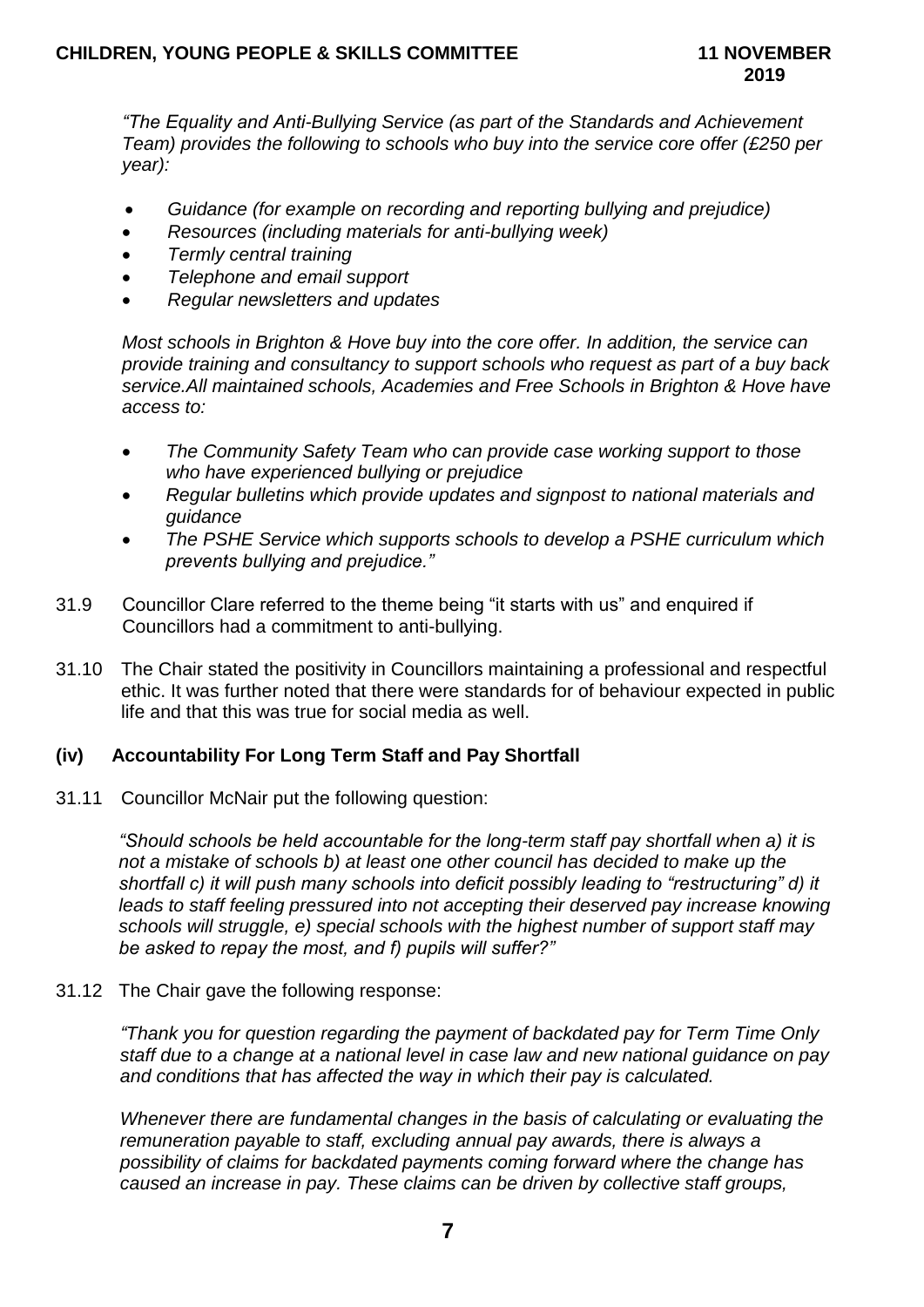*Trade Unions, legal firms or any combination of these.Backdated payments arise for a very wide range of reasons including changes in national or European employment legislation, local or national legal challenges and subsequent case law outcomes, equal pay challenges and so on. Such claims are unfortunate but occur commonly and are a fact of life for all major employers. Where there is a strong legal case for backdated payments, these are normally negotiated with Trade Unions to avoid very expensive legal processes including Employment Tribunals.*

*Accountability for backdated payments lies with the employing body and is chargeable to the funding source that would otherwise have incurred the increased remuneration had it been paid to the staff at the correct time. In this case, the employing body are the Schools and the chargeable funding source is the Schools Budget which is funded by the ring-fenced Dedicated Schools Grant. This is distinct from the notion of the Council as the legal employer of staff as it is in many schools as regardless of this, responsibility for payment of remuneration is delegated to individual schools.*

*Councils can choose to use their General Fund budget to support schools if desired. However, this is very unusual, even more so in recent years due to the very substantial reductions in government Revenue Support Grant which has substantially reduced local authorities' revenue funding since 2009/10 – this is over £100m reduction over this period for Brighton and Hove.* 

*By contrast, the Dedicated Schools Grant has increased over the same period, although it is recognised that it too has not kept pace with inflation, increasing standards or the growth in pupil numbers and has also placed significant financial pressures on schools. Any decision by a council to support schools will therefore be based on local circumstances. However, Brighton & Hove City Council, as a unitary authority, has experienced lower settlement increases than most other classes of local authority and has been experiencing very large funding gaps for over 10 years with consequent impacts on important public services.We want Schools to know that we really do recognise the severe difficulties caused by backdated payments and our initial proposal was to meet half of the backdated payment liability and, further, to allow schools to spread their half of the cost over a 10-year period. This will result in average annual costs to Primary Schools of £2,500, Secondary Schools £6,250 and Special Schools £9,000. We recognise that these are unwanted additional costs.*

*No member of staff will be expected to forego their rightful pay claim. The local Scheme for Financing Schools provides mechanisms to aid schools in financial difficulty and allows them to run with a deficit budget for a period of years to give breathing space. This mechanism is used commonly and successfully by many schools to maintain financial sustainability and avoid destabilisation.*

*The local Scheme for Financing Schools will ensure that schools are not destabilised and that pupils do not suffer as a direct consequence of this liability. As noted earlier, the offer to part fund the backdated payments and to allow schools to spread their share over 10 years was designed to minimise the impact on school budgets. However, we have listened and will continue to listen very carefully to what Headteachers and Chairs of Governors are telling us about the challenge that this will represent.*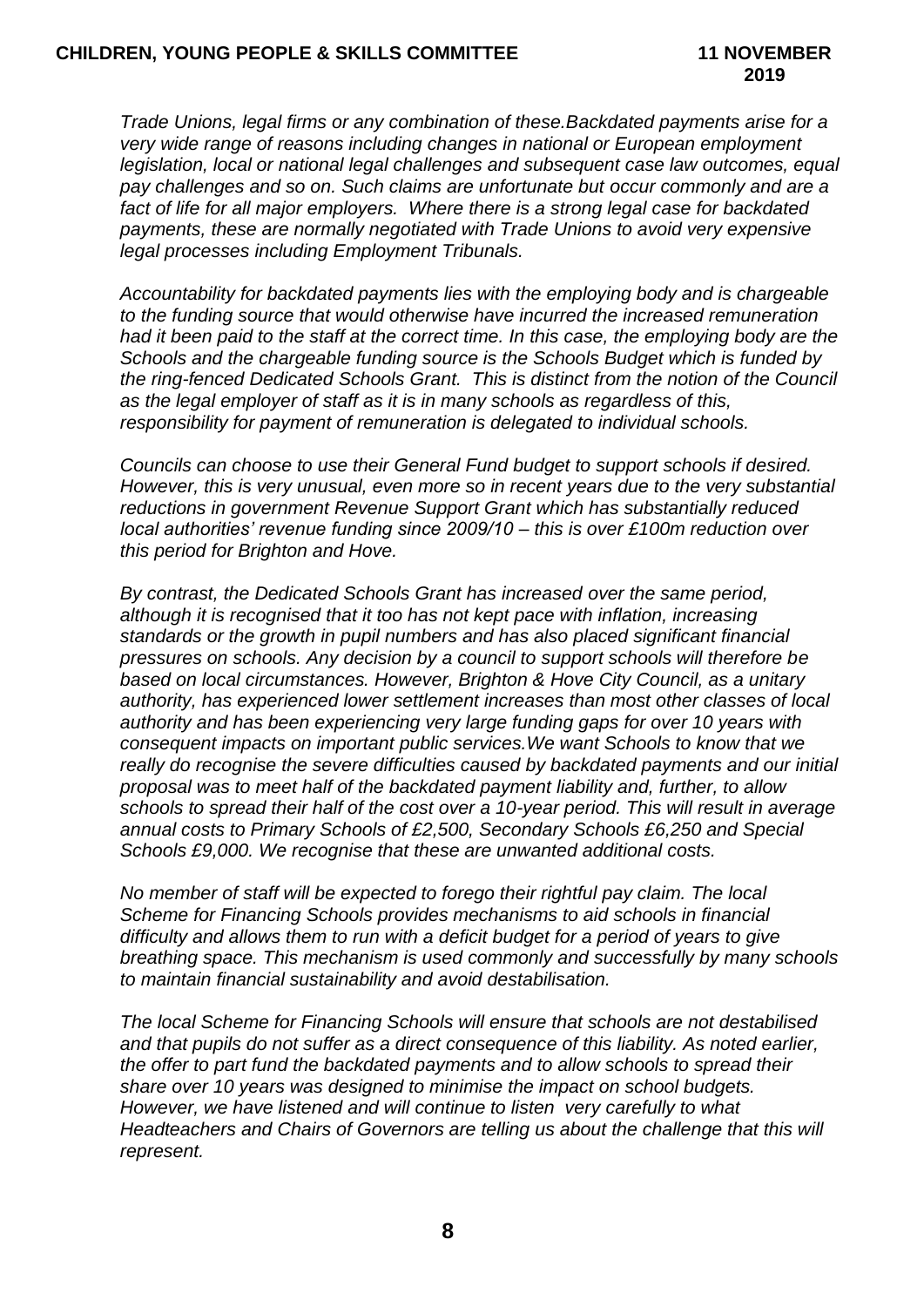*Everyone know that politically things are in a state of flux right now and we believe it would be unwise to finalise any arrangements until there is greater certainty and more clarity about future funding for all involved.*

*So because the uncertainty and of what we have heard from schools, we think it is fair and sensible to put the proposed school's repayments on hold until the 2021/22 financial year. By this time everyone will hopefully have a clearer picture."*

- 31.13 Councillor McNair enquired if head teachers were made clear of the reason for delay and further enquired if the decision could be reversed following a delay.
- 31.14 The Assistant Director Education & Skills stated that Head Teachers were made clear that no decision had been made yet and that details would be forthcoming. It was confirmed that they would also be informed of how they could feed in to future responses.

# **(B) LETTERS**

# **(i) Home To School Transport**

- 31.15 Councillor Wares noted the trauma brought on to people as a result of the events. He gave praise to the work carried out by the parent and carers council and that their views were vital. It was stated that the cross-party panel would be a positive move to address this issue. Concern was expressed regarding the scope of the remit afforded to schools views on this. Councillor Wares suggested that others should also be able to provide their views to the policy panel. It was stated that the Terms of Reference were necessary and that the policy panel must not have its wings clipped as this endeavour signalled an effort to re-establish confidence and trust with everyone.
- 31.16 The Chair gave the following response:

*"In response to Councillor Wares and Councillor Mears' letter, I wish to acknowledge their tenacious approach in highlighting concerns about home to school transport.*

*The report you are about to discuss addresses the issues raised in the letter and details how the independent review will be carried out. No stone will be left unturned.* 

*Sadly, the councillors' letter appears to cast a shadow over the good work done by PaCC. As PaCC eloquently responded in their open letter to all councillors of this committee, their group consists of dedicated advocates who are all well aware of their remit.*

*I would like to be perfectly clear that I do not question PaCC's independence. I highly value their robust input and challenge, they've certainly rightly raised my awareness of the complexities faced on a daily basis and held me to account in a constructive way for which I am grateful.*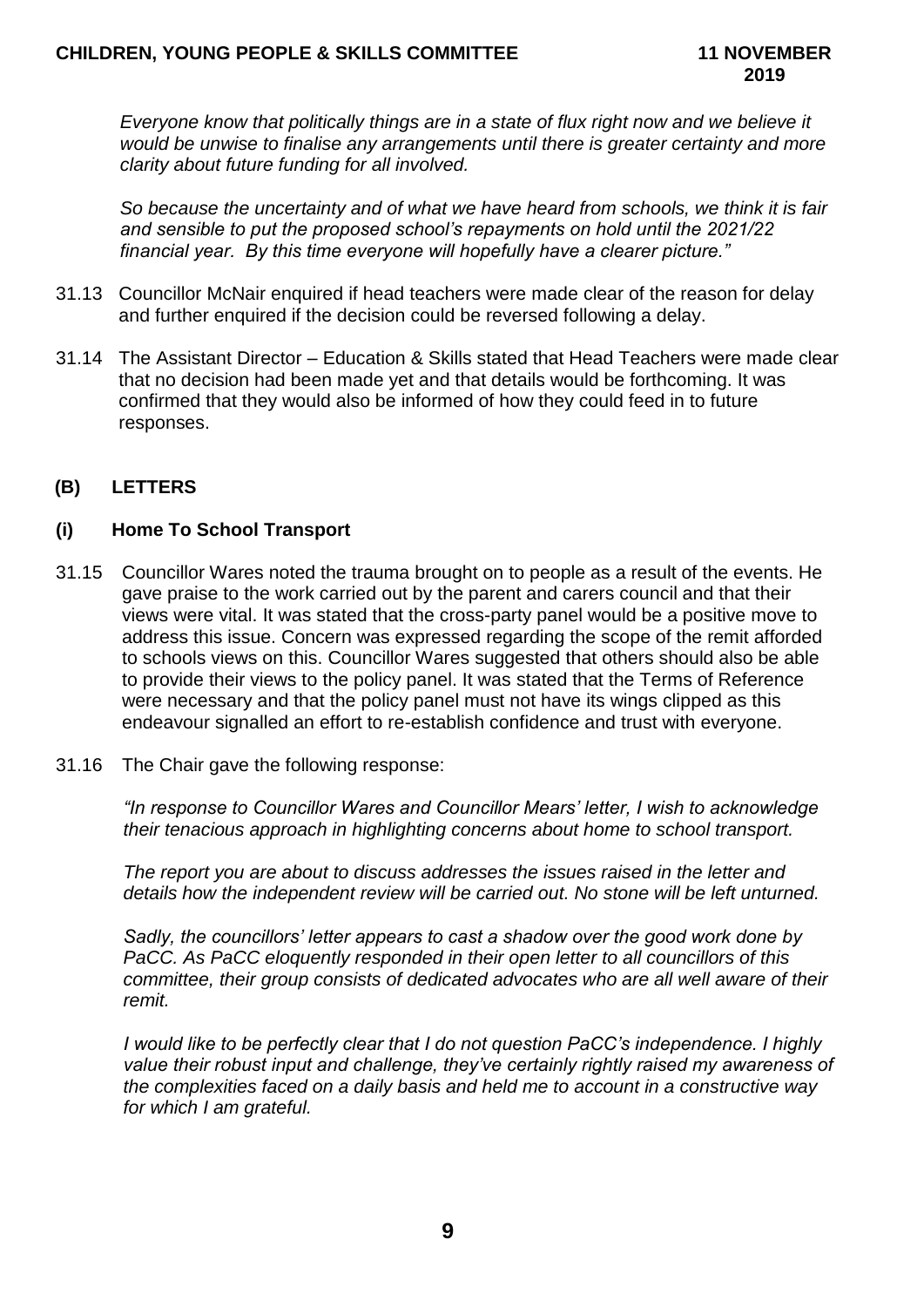*I would like to reassure PaCC and other parent groups that we are committed to continuing our work to re-build a positive relationship with the community as we move forward."*

- 31.17 Mr Muirhead presented Amanda Mortensen's statement in support of PaCC and requested that on behalf of her role, as a parent carer of PaCC, the extensive work they undertook be acknowledged.
- 31.18 **AGREED**  That the Committee note the letter.

# **(C) NOTICE OF MOTION**

## **(i) Make Your Mark**

- 31.19 Councillor Clare presented the Notice of Motion which called for the committee to request a report to a future meeting of the Children, Young People & Skills Committee detailing the Council's action towards meeting the demands taken from the results of the national survey regarding the top five issues for young people.
- 31.20 The Committee were provided with a presentation that outlined a brief timeline of youth engagement with this program.
- 31.21 The Chair gave the following response:

*"I agree that the Committee should note the five national issues identified as part of the campaign. These are all important and wide-ranging issues. One Committee report would not do justice to them, so I suggest we should consider these issues as part of agenda planning for the Committee over the next year.*

*We have heard that the priority that Brighton and Hove young people voted for is Protecting the Environment. This was also the national issue chosen for the debate last week. I suggest that that the young people should take their presentation to the Environment, Transport & Sustainability Committee to agree how their views can be fed into the Council's strategy on the Environment."*

31.22 **AGREED** – that the committee note the Notice of Motion.

# **32 SCHOOL OFSTED PRESENTATION**

32.1 The Head of Education Standards & Achievement and Head of Service – Early Years Youth & Family Support gave a brief overview of the current situation regarding Ofsted Inspections. It was noted that no inspections had currently occurred which accounted for the lack of data available.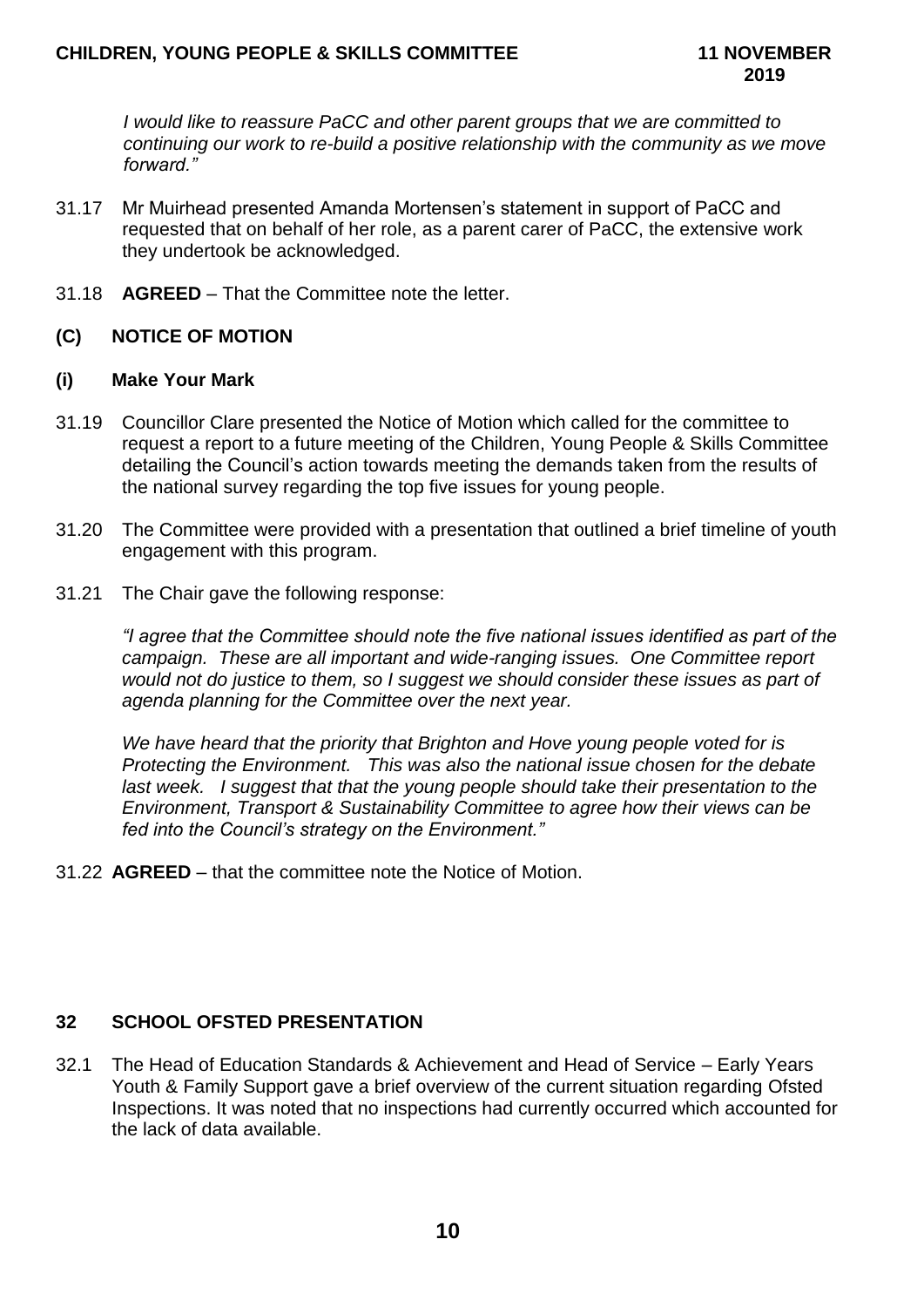## **CHILDREN, YOUNG PEOPLE & SKILLS COMMITTEE 11 NOVEMBER**

- 32.2 Councillor Hills enquired if there had been many inspections since the report was drafted.
- 32.3 The Head of Service Early Years Youth & Family Support confirmed 2 inspections had taken place since.
- 32.4 Councillor Clare enquired of the potential implications as a result of changes and requested clarification of the further implications that led them to being marked as outstanding that were not there prior.
- 32.5 The Head of Service Early Years Youth & Family Support stated that the previous definition was already hard to attain.
- 32.6 The Head of Education Standards & Achievement stated that a declination was likely and that many schools would have to endure 2 inspections.
- 32.7 The Chair noted that it appeared the goal posts were changing and stated that support would be provided where needed.
- 32.8 The Assistant Director Education & Skills stated that BHCC were in a fortunate position in regard to Ofsted as schools were well placed to do well in future inspections. It was noted that nationally, few schools would be seen through this framework and that BHCC would seek to gain knowledge from other's experiences.
- 32.9 Councillor Simson enquired if previous reports would state specific elements whereby if the school retained aspects previously considered outstanding.
- 32.10 The Head of Education Standards & Achievement confirmed that this would be the case.
- 32.11 **AGREED**  that the Committee agreed to note the presentation.

## **33 STANDING ADVISORY COUNCIL FOR RELIGIOUS EDUCATION (SACRE) ANNUAL REPORT**

- 33.11 The Committee considered the report of the Executive Director for Children's Services, which provided an outline of the work of Standing Advisory Council for Religious Education (SACRE) over the past year. The report was introduced by the Partnership Adviser Health & Wellbeing.
- 33.12 Councillor McNair affirmed that SACRE was key in supporting parents with developing children's ethics and morality. Clarification was sought on how BHCC engaged people with regard to religious education and further sought advice on how BHCC could prepare and help schools with Deep Dives.
- 33.12 The Partnership Adviser Health & Wellbeing stated that schools provided their curriculum on the website and that SACRE was in the process of carrying out website reviews as part of its statutory duty. It was noted historically Ofsted placed little focus on religious education.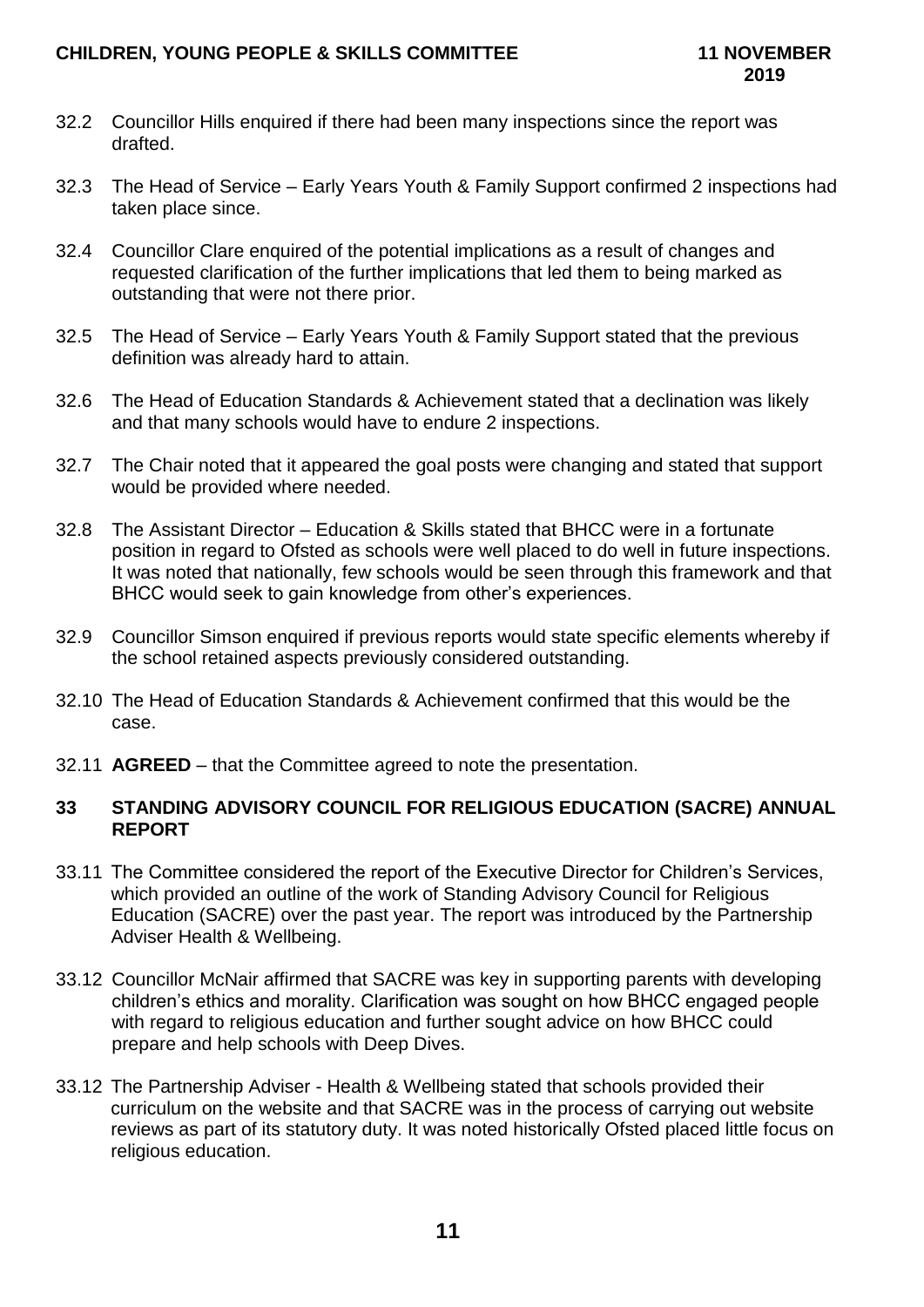- 33.13 The Chair suggested that BHCC focus on good communication with SACRE.
- 33.14 Councillor Clare proposed a survey be carried out to further attain data on what was currently being undertaken in schools and enquired if EBAC could be considered a reason for issue relating to entry figures among others.
- 33.15 The Partnership Adviser Health & Wellbeing stated that EBASC was a contributing factor however clarified that there were other reasons such as the differing priorities across different schools.
- 33.16 Councillor Simson enquired what was being done to encourage as wide a breadth of engagement with Community Engagement Vacancies.
- 33.17 The Partnership Adviser Health & Wellbeing stated that members of SACRE found it difficult to engage other groups although were still in ongoing efforts to do so. It was further noted that direct contact was often pursued along with challenging people to get involved.
- 33.18 Karen James referred to section 3.10 and offered to help look at key bids.
- 33.19 The Partnership Adviser Health & Wellbeing welcomed this and noted that this would be taken back to SACRE.

#### 33.20 **RESOLVED:**

1. That the SACRE report be noted and that Committee support for the work of SACRE be considered.

#### **34 SCHOOL ADMISSION ARRANGEMENTS 2021/22**

- 34.1 The Committee considered the report of the Executive Director of Children's Services regarding school admission arrangements for 2017/18. The report was introduced by the Head of School Organisation.
- 34.2 The Committee were advised that the surplus places were expected for 2021/22. It was further stated that long term strategic planning was key. It was noted that West Hove Infants and Hove Junior Schools were supported by government bodies of religious schools and that the consultation would be an opportunity to hear the proposals set out.
- 34.3 Councillor Clare expressed concern regarding reductions and stated that change wasn't enough however agreed that the action pursued was correct.
- 34.4 Karen James questioned the duration of the consultation.
- 34.5 The Head of School Organisation stated that the consultation was restricted to take place across at least 6 weeks. It was noted that the duration was set to allow for as much input from as many people possible.
- 34.6 Councillor Hamilton expressed concern regarding the reduced numbers and noted that enough numbers of pupils had to be made viable.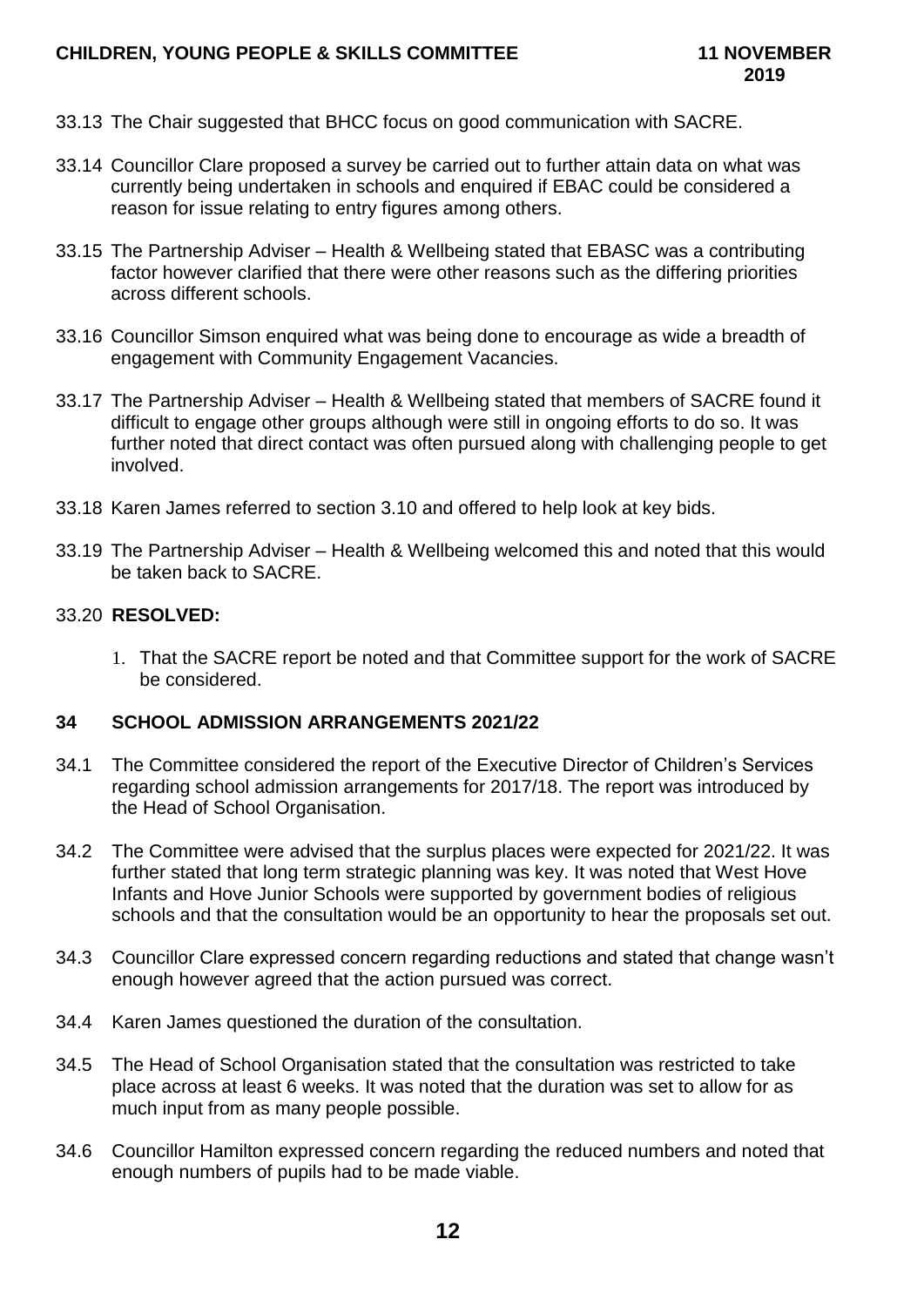- 34.7 Councillor Brown stated that the Committee needed to make a decision regarding the reduction of school places. Clarification was sought regarding the likelihood of an increase in numbers.
- 34.8 The Head of School Organisation confirmed that this could occur however in the event of a decline, further consultation would be necessary.
- 34.9 Councillor Nield stated that Westdene school was happy with a reduction. Concern regarding the prospect of schools being seen negatively as a result of not attaining enough pupils, was expressed.
- 34.10 The Head of School Organisation stated that the long term view was to ensure that it was not BHCC's intention to close schools. BHCC would also have to allow parents to provide preferences on schools.
- 34.11 Councillor Simson enquired if many schools had objected in the past.
- 34.12 The Head of School Organisation stated that they were not aware if this had happened in recent history.
- 34.13 The Chair stated that CYPS would need to look at this and welcomed consultations and efforts to address issues going forward.

# 34.14 **RESOLVED:**

- 1. That no changes to the Council's admission arrangements or school catchment areas where applicable be made by Committee.
- 2. That consultation on a change to the Published Admission Number (PAN) for West Hove Infant (Connaught Road Site) from 90 pupils to 60 pupils and a change to the PAN for Hove Junior School (Holland Road Site) from 128 pupils to 90 pupils be carried out by Committee.
- 3. That a consultation on a change of PAN for Mile Oak Primary school from 90 pupils to 60 pupils and a change to the PAN for Hangleton Primary School from 90 to 60 pupils be carried by Committee.
- 4. That no changes to the "relevant area" be made by Committee.

# **35 UPDATE ON JULY 2018 OFSTED ILACS ACTION PLAN**

- 35.1 The Committee considered the report of the Executive Director of Children's Services regarding the July 2018 Ofsted ILACS Action Plan. The report was introduced by the Executive Director – Families, Children & Learning.
- 35.2 The Committee were advised that over the past year focus was placed on strategy and what worked. It was stated that a regular practitioner had been hired and that it was vital that all children brought forward had to have the best care. A new strategy alongside partners had been launched last month and this led to improvements. It was noted that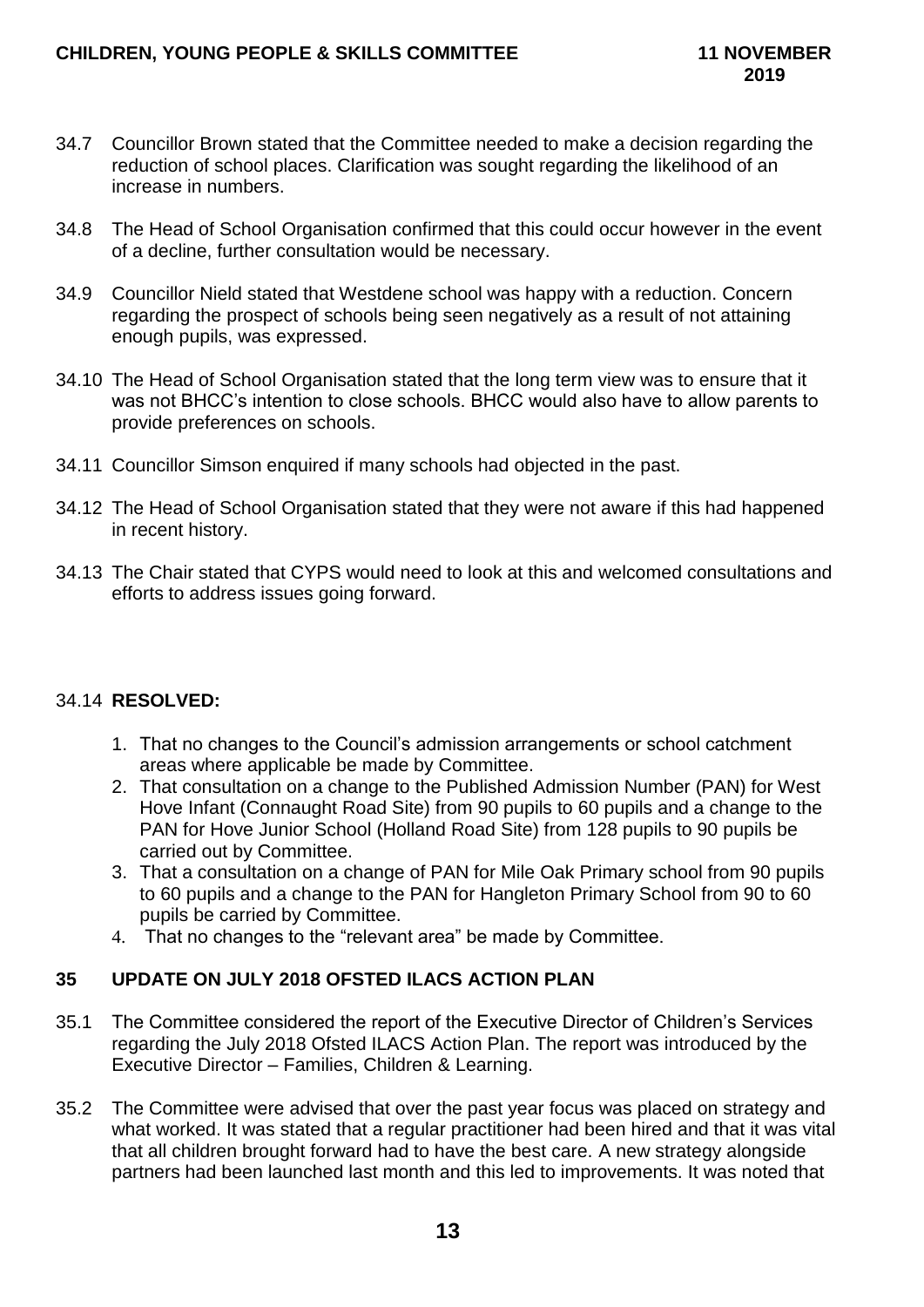Ofsted found issue with children case files. It was further note that BHCC were confident that the new procurement service would prove to be highly beneficial as opposed to the current system which was outdated. A brief overview of the difference in systems was provided.

- 35.3 The Interim Executive Director Housing, Neighbourhoods & Communities gave praise to the service and stated that BHCC were now seeing the positive results of decisions made years ago.
- 35.4 The Committee agreed that the Chair write to staff teams with congratulations and to express thanks.

## 35.5 **RESOLVED:**

1. That progress made in respect of the recommendations made by Ofsted following the 2018 ILACS be noted by Committee.

## **36 MOULSECOOMB PRIMARY SCHOOL UPDATE**

- 36.1 The Committee considered the report of the Executive Director of Children's Services regarding the Moulsecoomb Primary School Update. The report was introduced by the Head of Education – Standards & Achievement.
- 36.2 The Committee was advised that following the ballot, parents voted against academisation. It was further stated that the Regional Schools Commissioner selected TRUST and that it was the duty of the Local Authority to work with TRUST to facilitate the transfer over to academy.
- 36.3 Councillor McNair stated that efforts were underway to open up the Blue Bell Primary School ahead of 2021 and enquired how the decision was made.
- 36.4 the Head of Education Standards & Achievement stated that the headteacher board had not yet met and that 3 different trusts were considered.
- 36.5 The Interim Executive Director Housing, Neighbourhoods & Communities clarified that BHCC were not involved in the decision making process and that this was a matter for the Regional School Commissioner and the Headteacher.
- 36.6 Councillor Brown stated that academies had a good record of working closely and positively with local authorities and further stated that BHCC should be reaching out to them and not denigrating New Horizon Trust.
- 36.7 Councillor Hills enquired if there were minutes of the meeting being discussed and if so could this be shared.
- 36.8 The Assistant Director Education & Skills stated that they would request a copy of the minutes.
- 36.9 Councillor Knight enquired if BHCC could seek assurances about the set up of the trust.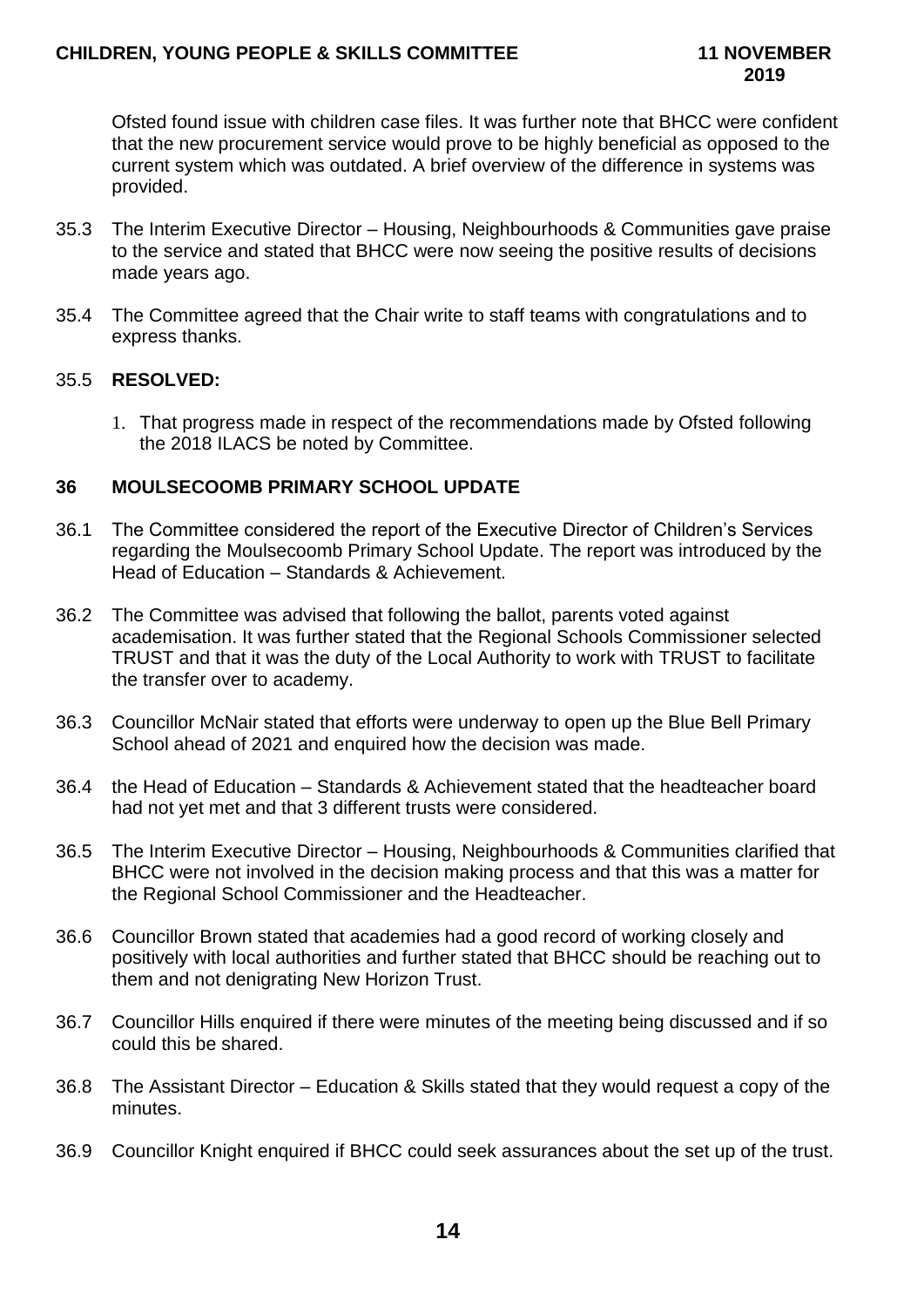# **CHILDREN, YOUNG PEOPLE & SKILLS COMMITTEE 11 NOVEMBER**

- 36.10 The Interim Executive Director Housing, Neighbourhoods & Communities state reaffirmed that the local authority was not involved in the decision making process.
- 36.11 Councillor Knight enquired if it would be possible to raise concerns.
- 36.12 The Interim Executive Director Housing, Neighbourhoods & Communities confirmed that this was possible.
- 36.13 Karen James stated disappointment that parents views were being ignored and further emphasised the importance of BHCC's support for parents through this.
- 36.14 On behalf of the Green Group, Councillor Nield moved a motion to add recommendations 2.2 and 2.3 as shown in bold italics below:
	- *2.2 That committee agrees to receive a further update report on Mouslecoomb Primary, including:*

*- information regarding the proposed academy sponsor, New Horizons Academy Trust, and the outcome of the required due diligence process; - further information on the financial implications of any proposed academisation, including: the liability for any deficit held by the school if a transfer to an academy takes place.*

- *2.3 That this committee agrees to formally note support for the outcome of the parental ballot held on 07 10 2019.*
- 36.15 Introducing the motion, Councillor Nield explained that it was important to ascertain as much information as possible with regard to New Horizon taking over the process as there was no guarantee that Moulsecoomb would maintain under their purview.
- 36.16 Councillor Clare formally seconded the motion.
- 36.17 The Chair then put the motion to the vote that passed.
- 36.18 The Chair then put the recommendations, as amended to the vote that was agreed.

## 36.19 **RESOLVED**:

- 1. That Committee note the report.
- 2. That a further update report on Moulsecoomb Primary be received by the Committee including:
	- a. Information regarding the proposed academy sponsor, New Horizons Academy Trust, and the outcome of the required due diligence process;
	- b. Further information on the financial implications of any proposed academisation, including: the liability for any deficit held by the school of a transfer to an academy takes place
- 3. That support for the outcome of the parental ballot held on  $7<sup>th</sup>$  October 2019 be formally noted by Committee.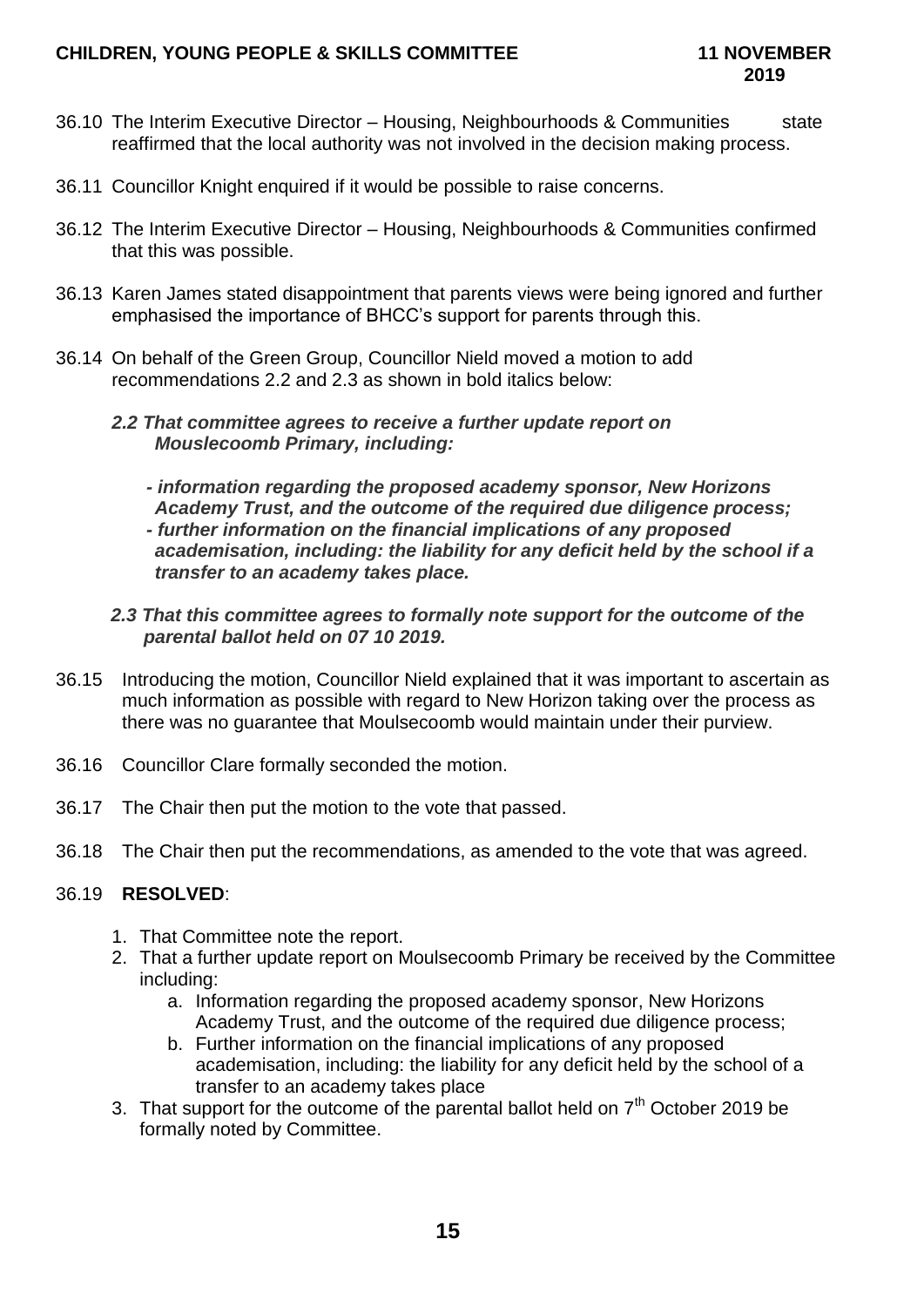## **37 RE-ORGANISATION OF SPECIAL EDUCATION IN THE CITY - PROGRESS REPORT**

- 37.1 The Committee considered a report of the Executive Director for Families, Children & Learning, which provided an update of Special Education in the City. The report was introduced by the Assistant Director – Health SEN & Disabilities.
- 37.2 The Community Works representative submitted 5 questions.
	- It was enquired if there would be problems of space with regard to the Downsview hub.
	- It was proposed that parents be able to engage with the consultation.
	- Clarification was sought on how the analysis, following the consultation, would be presented.
	- Further clarification was sought on how the Committee could further support AMAZE to achieve its targets.
	- The representative enquired what the savings were to date.
- 37.3 The Assistant Director Health SEN & Disabilities noted that works had commenced on both sides and that efforts to minimise disruption would be undertaken. It was confirmed that parents would be involved in the consultation process. A task and finish group that was set up in September 2019 had in attendance, a range of stakeholders it was noted that part of the action plan was to consider how everyone would be engaged. It was further stated that analysis would be shared first with stakeholders. It was clarified that efforts would be made to consider routes of engagement with parents and schools with regard to SEND. It was noted that BHCC were acutely aware of the need for spaces for under 5's and that the Jean Saunders centre was vital. Finally in regard to savings, the Assistant Director – Health SEN & Disabilities would provide information at a later date once overall figures had been fully established.
- 37.4 Councillor Brown sought clarification on what would be considered a suitable timeframe.
- 37.5 The Assistant Director Health SEN & Disabilities gave a brief overview of the timetables for the East, West and Central hubs. It was agreed that further information regarding post 16 pupils would be brought at a later date.
- 37.6 Following an error found in the report, the Chair requested that an updated version including the Equalities Impact Assessment be circulated.
- 37.7 Councillor Clare enquired of the possibility to propose that carbon-neutral measures be considered.
- 37.8 It was clarified that a defined value of the outcome of claims had not yet been ascertained and that BHCC would be contacting to contractors regarding this issue.
- 37.9 Councillor Simson thanked the contractors and officers involved and noted that the changes made would increase the safety of children.
- 37.10 Councillor Wilkinson enquired if a primary school had been identified following the consultation.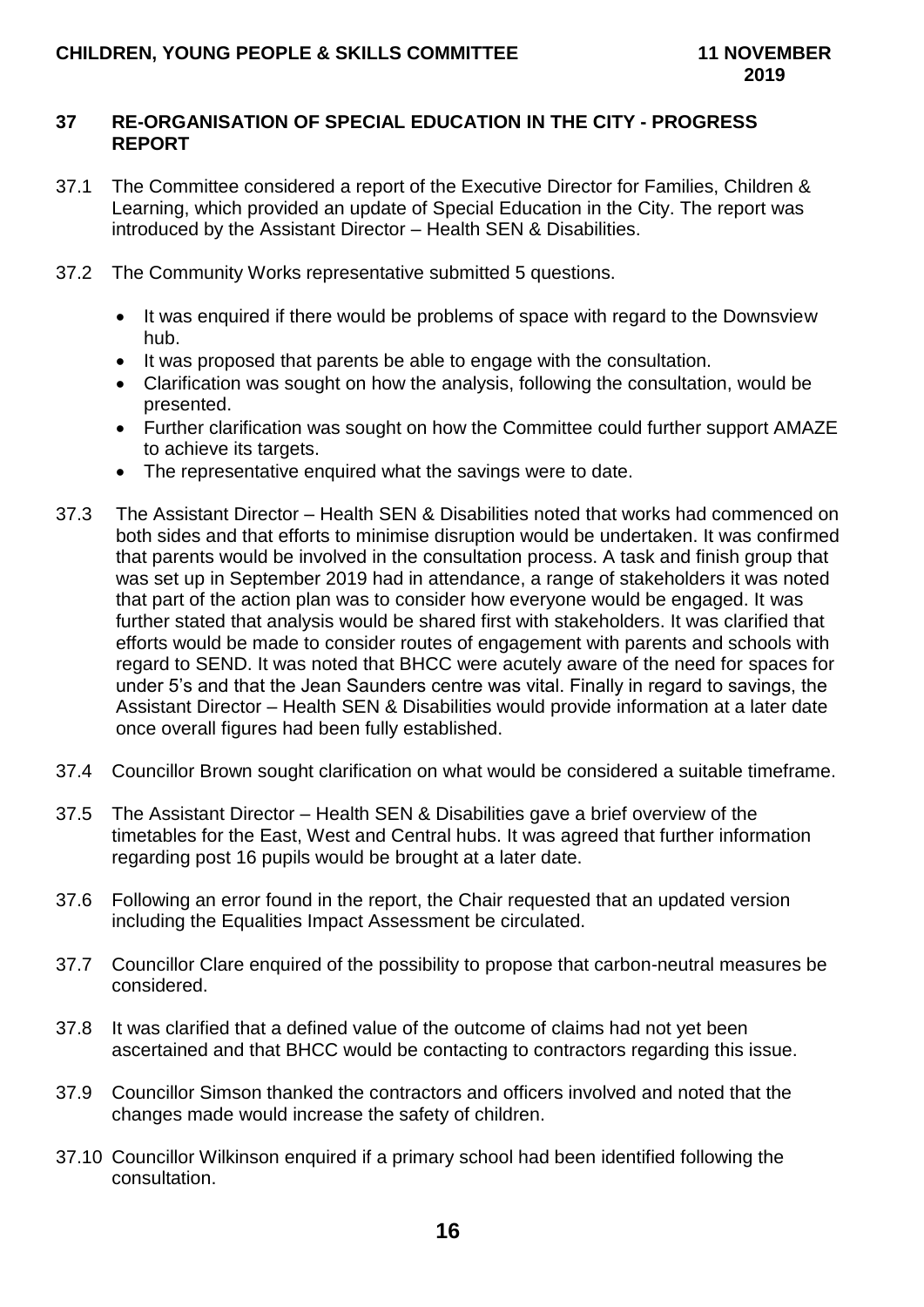- 37.11 The Assistant Director Health SEN & Disabilities stated clarified that a primary school had not yet been identified and that the timescale of consultation was being extended. It was further noted that local primaries would be approached at a later date.
- 37.12 **RESOLVED**: That the report be noted.

## **A PROGRESS WITH HOME TO SCHOOL TRANSPORT**

- 37.13 The Committee considered a report of the Executive Director for Families, Children & Learning, which provided a update on the Progress on Home to School Transport. The report was introduced by the Head of School Organisation and Assistant Director – Health SEN & Disabilities.
- 37.14 The Head of School Organisation and Assistant Director Health SEN & Disabilities expressed their apologies and acknowledged that this protracted event had negative consequences. It was stated that efforts were already underway to resolve this issue and rebuild trust. Pace and efficiency were areas that would be looked at and scrutiny of procurements systems and service was key. Terms of reference had been made to inform the independent review as well as a plan of action to address issues that had been identified.
- 37.15 The Chair gave the following statement:

"I am a relatively new Chair of this committee. And, as I have already said, I will leave no stone unturned in resolving the issues, so this vital service succeeds for the families who need it.

I am grateful to all who have helped address this important matter. The level of engagement from all involved shows how we much we need to work together to make sure those who need the service most are the focus of all we do.

We all need this process to be honest, have clarity and be delivered in the spirit of cooperation.

The problems should not have happened, we all know that, and no one wants this to happen again. I want to repeat my unreserved apology today. I also want to reassure you and all parents and carers that we will not rest until this situation is completely resolved.

At this point, we need to make sure we are putting our energy into making the service a success for the good of all. I will continue to apologise but will not let apologies or politics stand in the way of making things right.

I understand that up to 30 of some 450 children we transport were affected by the recommissioning of this service. This is 30 too many families.

We've already made some tangible changes, including ensuring that the officer team are responding promptly and effectively. We're also setting up the independent review process.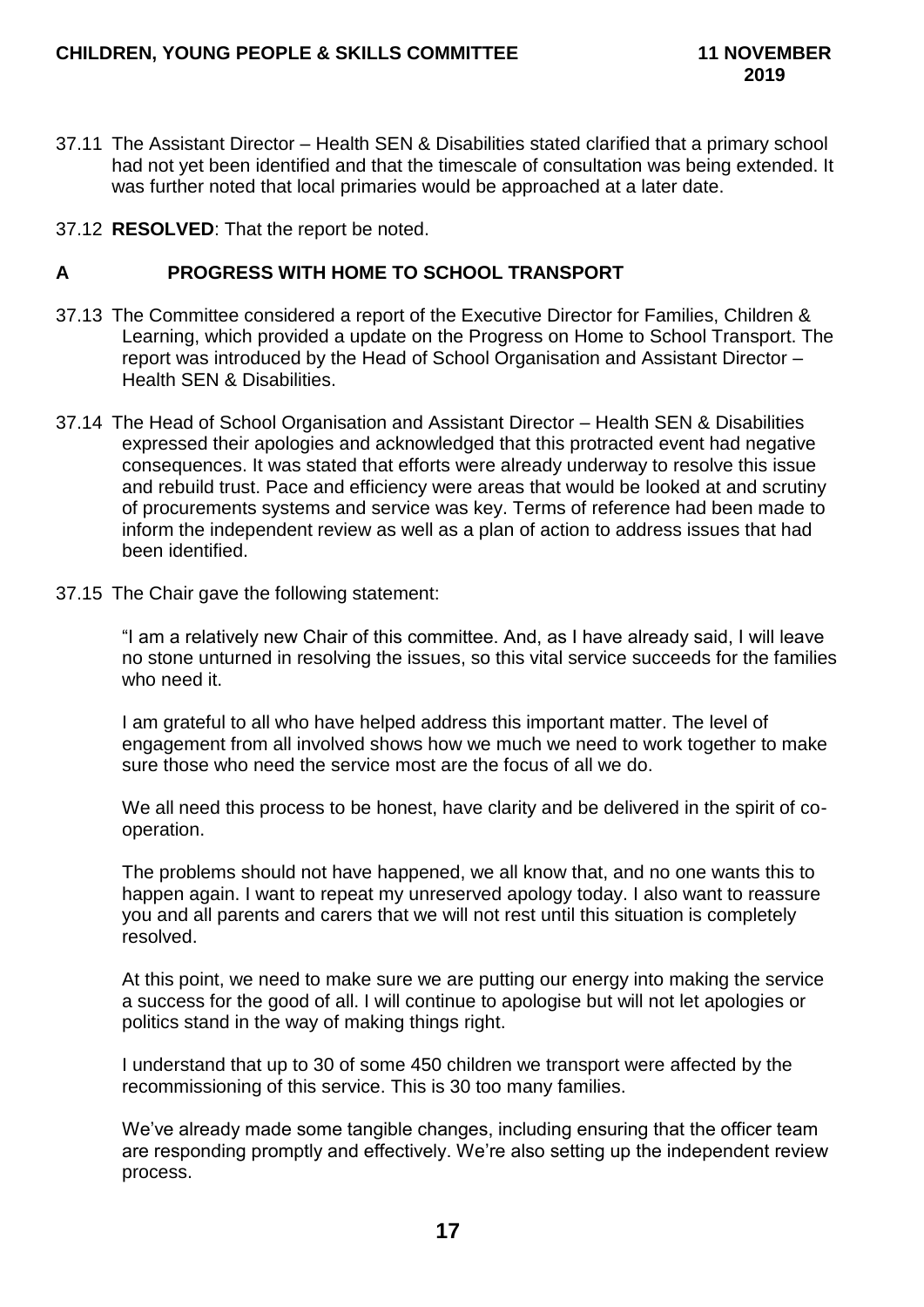I want to ensure that valuable lessons are learned. I will continue to work closely with PaCC to rebuild trust and confidence.

I know that the council now has a much more detailed understanding of home to school transport arrangements than ever before. This was a key aim of the changes introduced and it saddens me deeply we have gained this vital knowledge in a way that was so disruptive. This has been a hard lesson learned for everyone.

The report of the independent review and the contribution of the cross-party policy panel will inform the changes needed. This work has already begun."

- 37.16 Councillor Clare expressed concern regarding costs in future and requested that this be considered.
- 37.17 The Chair stated that a list of suggestions would be made to inform the policy panel for consideration.
- 37.18 Councillor Hills referred to the Equalities Impact Assessment and noted that these had been reviewed recently.
- 37.19 The Head of School Organisation noted that the existing Equalities Impact Assessment was in place however that this was being reviewed and that this had been added to take account of the terms of delivery of service.
- 37.20 Councillor Nield stated that there was a short time between the draft and submission of draft report in January and enquired how schools would be given enough time to get involved.
- 37.21 The Assistant Director Health SEN & Disabilities stated that BHCC were keen to provide answers for stakeholders and the community. It was noted that this was doable and that discussions had taken place with the LGA. It was stated that someone would be in charge of co-ordinating the timetable and also that there had been discussions with PaCC and AMAZE to consult parents for their views.
- 37.22 Councillor Simson referred to the financial implications and stated that it was possible that the monies set aside may not be enough.
- 37.23 The Head of School Organisation stated that this had been viewed by colleagues in financial services however that it would be hard to determine the full scope of costs. It was further stated that BHCC were waiting to hear proposals from advisors following the review.
- 37.24 The Interim Executive Director Housing, Neighbourhoods & Communities confirmed that this budget would not come from the Home to School Transport budget and that it would be taken from the directorate budget. He further acknowledged that it would be hard to quantify officer time.
- 37.25 Councillor Brown enquired if the issue of taxi drivers not taking children to school had been fully resolved and enquired if there were possible insurance implications.